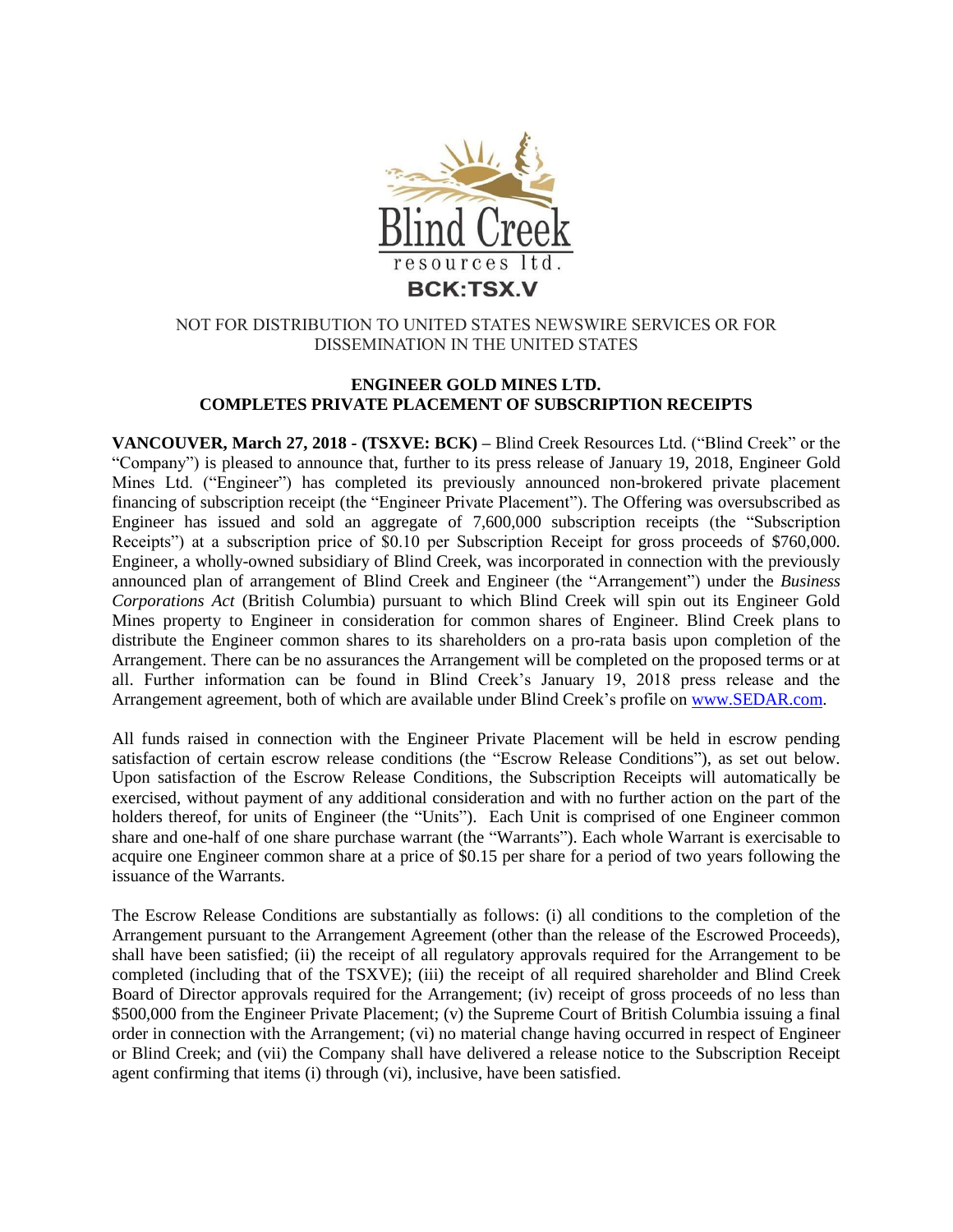If the Escrow Release Conditions are not satisfied prior to escrow release deadline, all of the escrowed funds plus accrued interest, if any, will be returned to the purchasers of the Subscription Receipts in accordance with the terms of the Engineer Private Placement. To the extent that the Escrowed Proceeds plus accrued interest, if any, are not sufficient to repay the purchase price for all Subscription Receipts, Engineer and Blind Creek will satisfy any shortfall.

There can be no assurances that the Arrangement will be completed on the terms set out above, or at all. The Arrangement contains a number of risks and uncertainties, some of which are set out in the January 19, 2018 press release and which will be set out in greater detail in the information circular to be prepared in connection with the Arrangement as Blind Creek seeks shareholder and court approval for the Arrangement. Blind Creek will retain the right not to proceed with the Arrangement in the event that the Board of Directors of Blind Creek determines that it is not in the best interests of Blind Creek to proceed; however, if the Arrangement is completed there can be no assurances that Engineer will be able to maintain a listing on a stock exchange or that the Engineer Gold Mines Project will yield economic mineralization results. The Arrangement is subject to regulatory, stock exchange and shareholder approval, any of which may not be forthcoming. While Blind Creek intends to complete the Arrangement in a manner that does not produce unfavourable tax results for Blind Creek, Engineer or the shareholders, there may be adverse tax consequences – each shareholder should consult with his, her or its tax advisors to understand the tax implications of the Arrangement. Please see the section entitled "Cautionary Note Regarding Forward-Looking Statements" for further risk and uncertainties associated with the Arrangement.

### **About Engineer Gold Mines Ltd.**

Engineer is a wholly owned subsidiary of Blind Creek which has been incorporated on January 16, 2018 to enter into the Arrangement agreement with Blind Creek. It is proposed that following completion of the Arrangement, Engineer will focus on the Engineer Gold Mines project in northern British Columbia.

### **About Blind Creek Resources Ltd.**

Blind Creek is a Vancouver-based junior resource company focused on lead-zinc-silver and gold-silver project acquisition, exploration and development in Yukon (Blende Property), Northwest Territories (AB Property) and British Columbia (Engineer Gold Mine). The Company's flagship property is the Blende Property in north-central Yukon. More recently the company has signed an agreement to acquire a 100% interest in the AB Property (MV-Type Zinc-Lead) in the Northwest Territories and purchased the historic and fully-permitted Engineer Gold Mine, situated 32 km southwest of Atlin, B.C.

For additional information please visit the company website [www.blindcreekresources.com.](http://www.blindcreekresources.com/)

| On behalf of the Board of Directors,                                        | For further information, please contact:                                  |
|-----------------------------------------------------------------------------|---------------------------------------------------------------------------|
| Mr. Brian P. Fowler, P.Geo.<br>President<br>bfowler@blindcreekresources.com | MarketSmart Communications Inc.<br>$(877)$ 261 4466<br>www.marketsmart.ca |
|                                                                             | Nelson Da Silva – Manager Corporate Communica                             |

Nelson Da Silva – Manager Corporate Communications (604) 722-0041